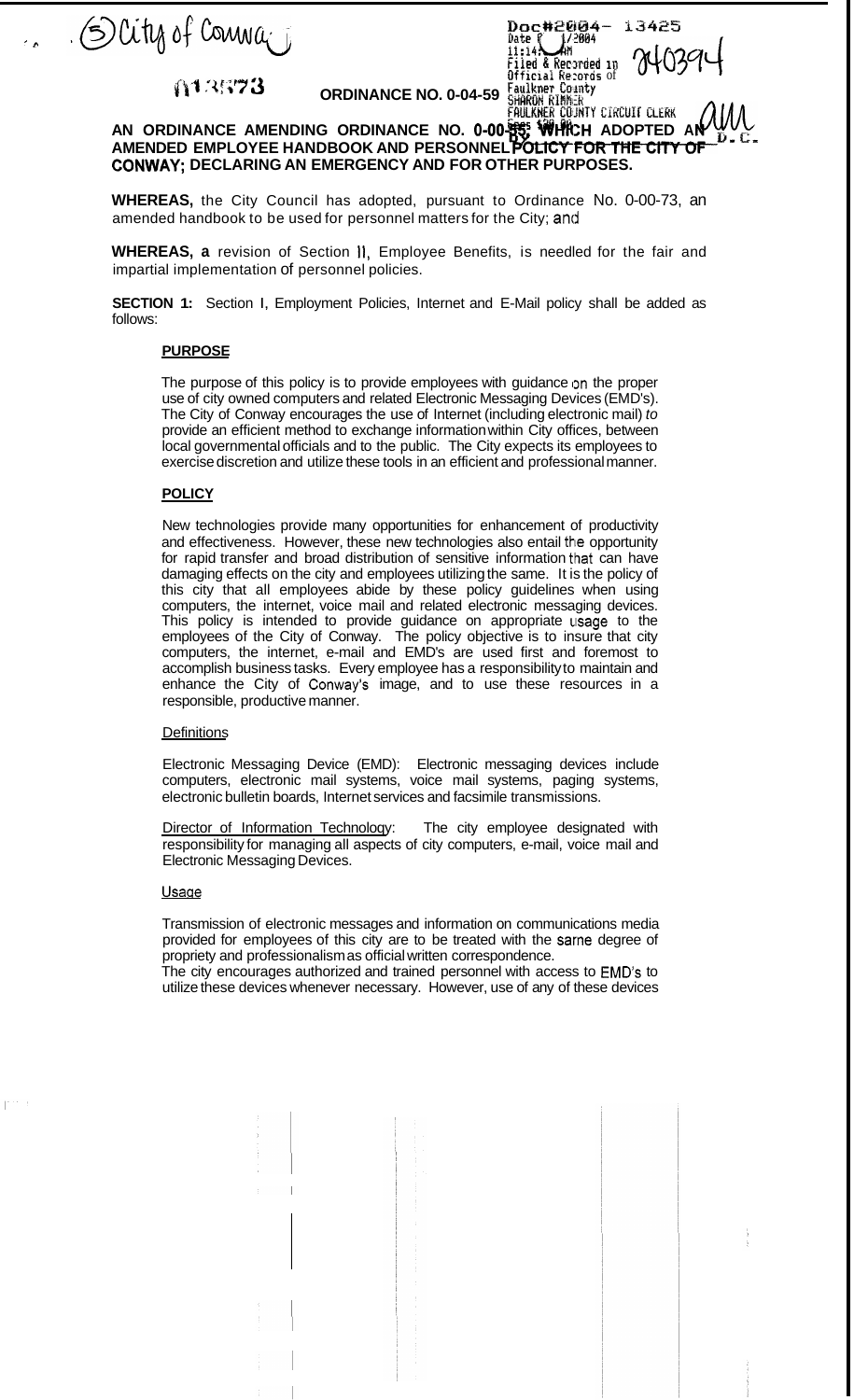is a privilege that is subject to revocation based on breaches of this policy. To ensure compliance with this policy, telephone, computer, e-mail and internet usage may be monitored, accessed and reviewed.

*<sup>Y</sup>*L,

City computers, internet, e-mail and EMD's are intended for conducting business of this city. Infrequent personal use may be permissible if limited in scope and frequency, if in conformance with other elements of this policy and if not connected with a profit making business enterprise or the promotion of any product, service or cause that is not approved by this City.

### Prohibited Use

Viewing, downloading and/or transmitting materials that involve the use of obscene language, images, jokes, sexually explicit materials or any messages that contain defamatory, false, inaccurate, abusive, threatening, racially offensive or otherwise biased, discriminatory or illegal material; any messages that encourage the use of controlled substances, uses the system for the purpose of criminal intent or any other illegal, immoral or unethical purpose; any message that violates or infringes on the rights of any other person, including the right to privacy.

Access to any file or database unless they have a need and a right to such information. Personal identification and access codes shall not be revealed to any unauthorized source.

Download or install any software without prior approval from the Director of Information Technology.

Download or install any executable or macro file or other materials, including search bars, from the Internet or other external sources.

Violate any copyright and licensing restriction of any software.

Permit unauthorized persons to use this city's electronic mail system.

Registering Personal Electronic Mail System (Email) Accounts.

Registering city issued email addresses for non-professional or non-city related business that could affect the performance of the city's network, causes the employee to receive unsolicited emails, or requires the City to provide time and leadership to correct the problem.

Sending and/or forwarding chain letters, virus hoaxes, urban legends, etc.

Sending and/or forwarding materials that promote a product, social, religious or political cause not approved by the city.

#### PRIVACY and FOIA

Confidential, proprietary or sensitive information may be disseminated only to individuals with and need and right to know and where there is sufficient assurance that appropriate security of such information will be maintained.

The electronic files, including E-mail files, of City employees are potentially subject to public inspection and copying under the state Freedom of Information Act ("FOIA"), Ark. Code Ann. 25-19-101 et seq.

I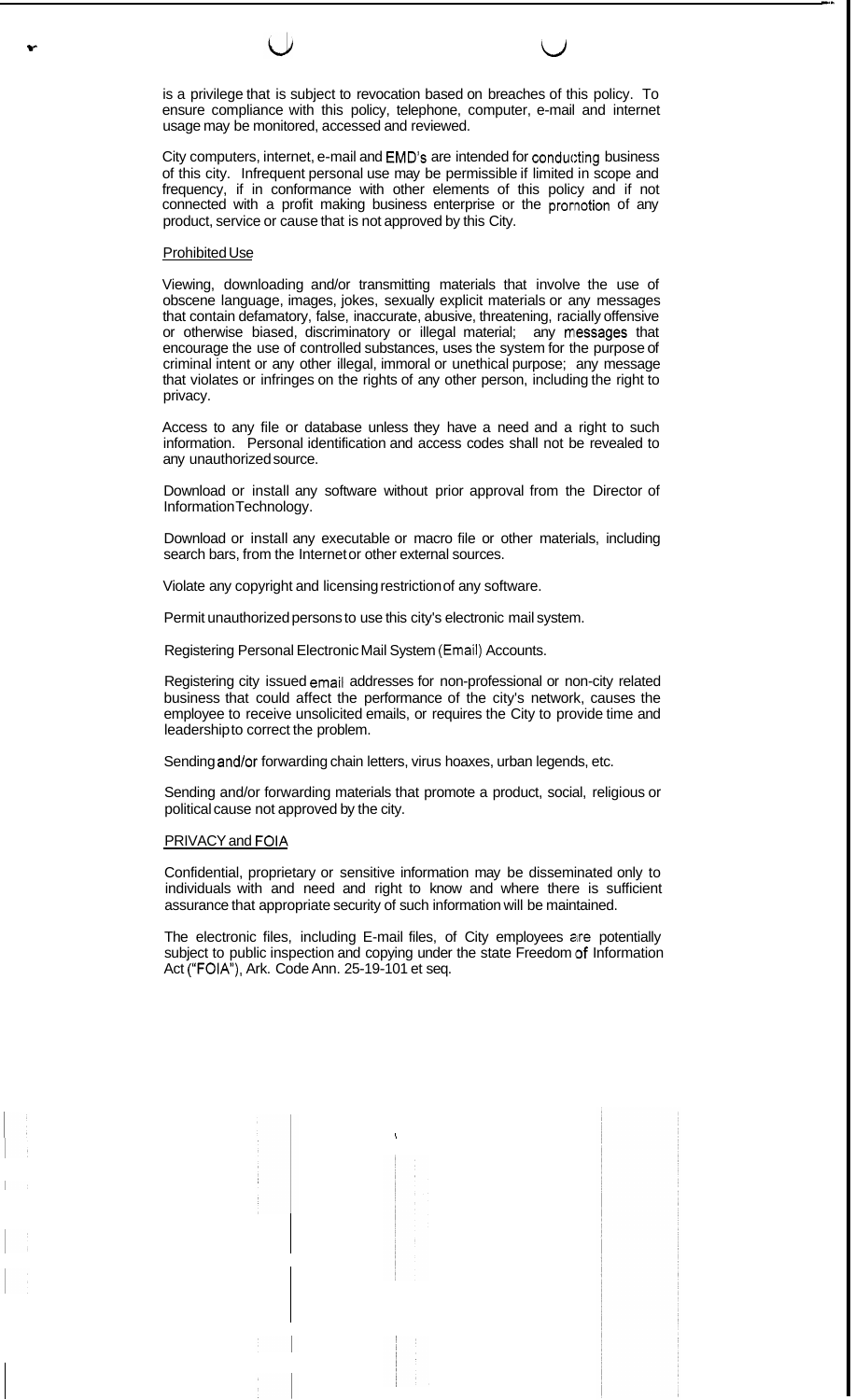#### COPYRIGHTED MATERIAL

Users may download copyrighted material, but its use must be strictly within the agreement as posted by the author or current copyright law and should be related to City work.

## IMPORTING, INSTALLING SOFTWARE/HARDWARE

Employees shall not download or install any software, hardware, or make modifications/upgrades to any EMD without prior approval from the Director of Information Technology. All installation and importing of software or programs shall be conducted under the following guidelines to ensure protection from computer viruses.

Information stored or received on a floppy disk shall be scanned for viruses prior to installation on any city computer.

External materials or applications may not be downloaded directly to any shared (network) drive.

Employees shall observe copyright and licensing restrictions of all software applications and shall not copy software from internal or external sources unless legally authorized.

Authorized employees may remove any software for which proof of licensing (original disks, original manuals and/or license) cannot be provided.

Privately owned software may be loaded on city computers with approval from the Director of Information Technology if it is necessary for business purposes and is properly licensed. Personal software will be removed if it coriflicts with city hardware or software, interferes with the ability of other members to access or utilize the computer or occupies excessive storage space needed by the city.

The Director of Information Technology must authorize all hardware enhancements or additions to city owned equipment. The **IT** Director is responsible for determining proper installation procedures if approved.

### COMPUTER ETHICS

Employees have a responsibility to conduct themselves in an ethical manner. The following information suggests some areas where ethics issues will arise and provides some suggestions on how to deal with those issues:

Data obtained inappropriately should not be used.

Finding and reporting a system weakness is not a license to take advantage of it.

Every user has a responsibility to produce acceptable work and be accountable for that work.

Organizations and individuals have rights to privacy. Where confidentiality of information is unclear, it should not be divulged.

Electronic mail should be treated as privileged in same manner as first class U.S. mail.